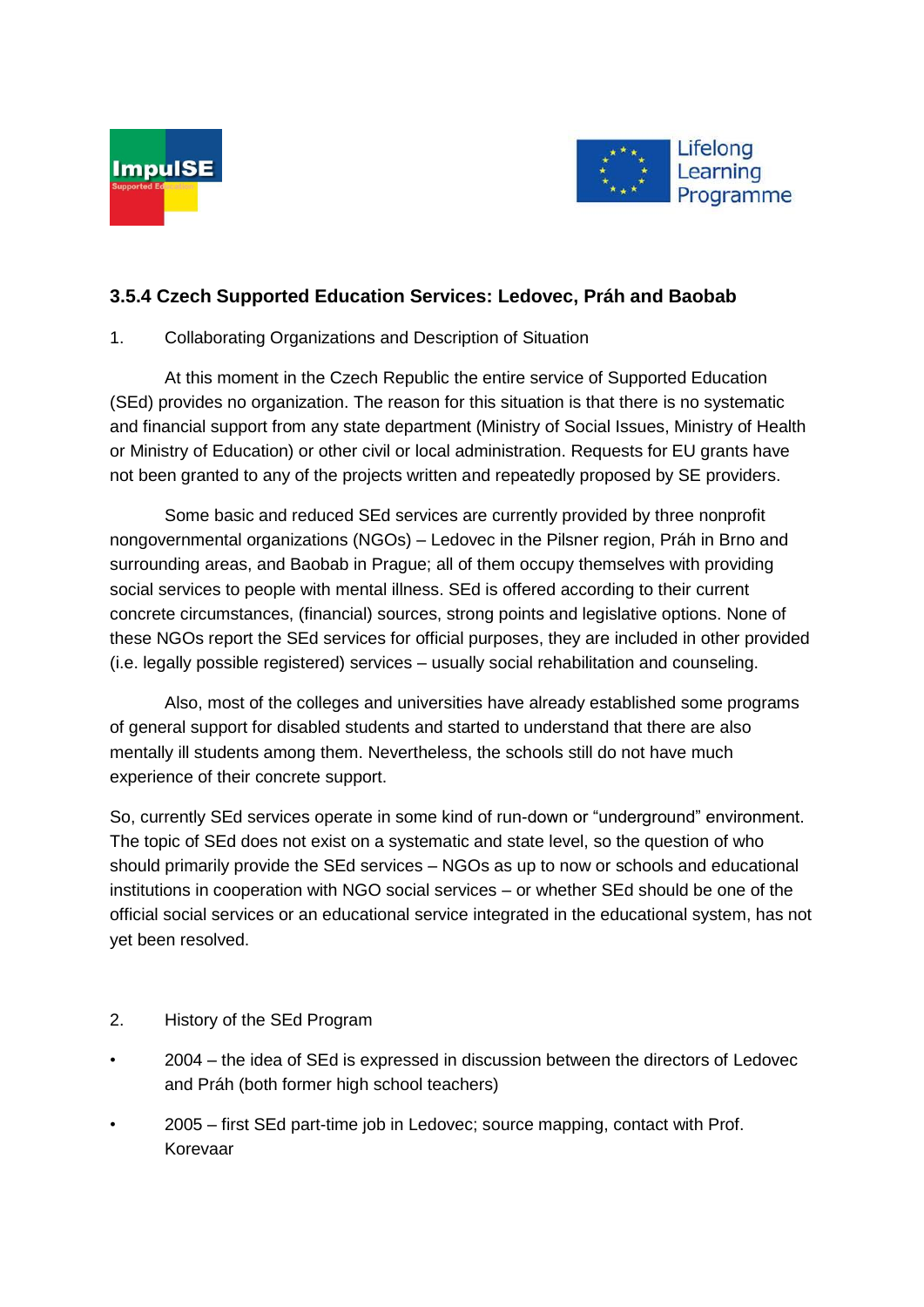- 10/2006 6/2008 SEd pilot project in Ledovec (financed by EU grant) first team, principles, mission, unifying of definitions, clients, seminars, courses…
- 1/2010 6/2012 regional SEd project in Pilsner region by Ledovec, within EU grant again
- 1/2011 6/2012 SE project funded by EU grant started by Práh in Brno (based on methodology and under the supervision of Ledovec)
- 3/2011 application of Ledovec into ImpulSE project
- 2012-–2013 one full-time SEd job under the scope of the Social Rehabilitation service of Ledovec, one part-time job in Práh until now
- 4/2012 visit of Prof. Korevaar to Czech Republic
- 9/2013 6/2015 partnership of Ledovec in project ROPOV of West Bohemian University – support for disadvantaged students
- 10/2013 start of ImpulSE project in Ledovec

There is a service called the "Student under the Scope of Social Rehabilitation Service" in Baobab. It has been provided and developed on the basis of Canadian methodology since 2010. It is currently getting closer to the SEd approach.

### 3. Philosophy, Mission and Principles

SEd is a service for people with psychological problems or mental illness, their close relatives and friends and pedagogical staff. The service is provided by means of a supportive network of health, social and pedagogical institutions.

The mission and goals of SEd-providing NGOs can generally be summarized by these words: the provision of support and help to people with mental illness to maintain and improve the quality of their lives in society. The aim is for these people to have the skills and abilities they need to live an individual life in their natural environment.

The three organizations all share the notion that the services are "client-oriented", That means their activities are based on clients' wishes and needs, helping them to achieve their goals, trying to lead them to the most effective use of resources in their surroundings and also handling their illness to prevent deterioration. The principles of client-oriented access ("not to at students but WITH students") are:

- In cooperation the client is an equal partner
- During the whole time of the cooperation period the clients decide freely and bear the responsibility for their decisions
- The cooperation with the clients is based on their own wishes and motivation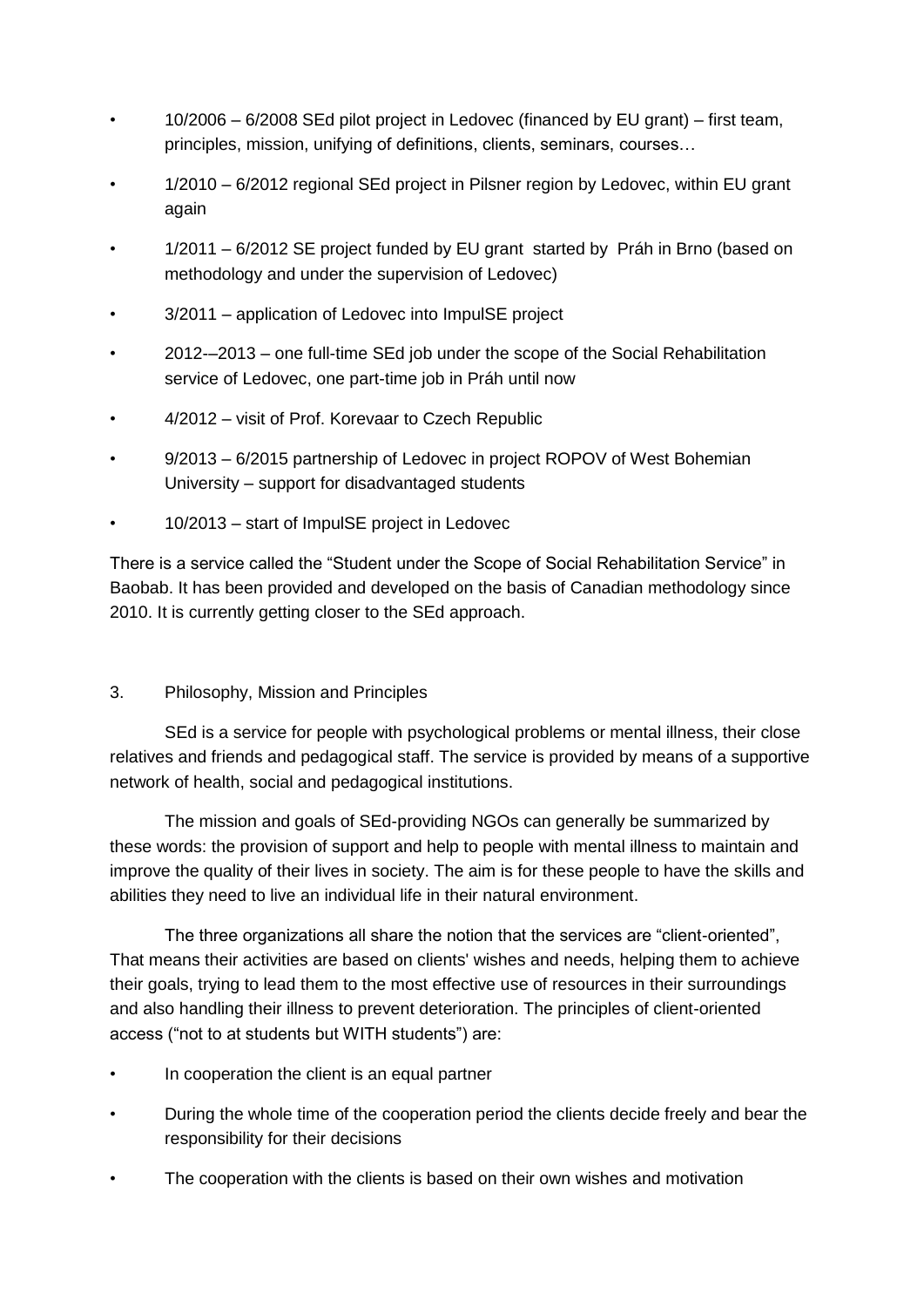- Each client is a unique individual with his/her own feelings, opinions and experiences
- The services are provided with emphasis on the client's development opportunities and his/her integration in ordinary life.

SEd providers use the Choose – Get – Keep model in full in their access and perform in both individual and group form. The model can be used as a help to individuals to decide and choose the appropriate direction for their further education, facilitation of their access to it and gaining it, and from this point on a support in keeping the student status until the chosen goals of cooperation are accomplished.

The supportive network is a consequence of multidisciplinary effort, which is the next important element of SEd provision in the Czech Republic. It is not possible to support a student enough without functioning health – pedagogic – social cooperation. It is essential to mention an important role of peer consultants and their readiness to share their own experiences with mental illness and study.

Finally, within Ledovec, there is an effort to take advantage of opportunities given by the principle of "Recovery" from mental disease. Recovery is a way to live a satisfied, hopeful and beneficial life despite the limitations caused by the illness. Recovery builds a new meaning and purpose to a person's life by overcoming disastrous consequences caused by mental illness. The model (Dr. Ragins, MHS Village, Los Angeles, USA) terms that are used following the phases of recovery are as follows:

- Hope confidence that it will be better. Without hope there is nothing to look forward to. This is no false daydream but a reasonably based vision of how things may develop.
- Autonomy a sense of one's own abilities and possibilities; confidence that I can handle what I have; opportunity to make decisions by myself.
- Responsibility realization of having one's life in one's own hands; bearing the risks and learning from one's own mistakes; cut off the "caretakers."
- Meaningful role in life it is not the role of the victim of mental illness, a chronic patient ... it is a normal life role unrelated to the disease: employee, son, mother, neighbor, volunteer, specialist on something...

The framework of SEd service consists of three basic activities:

- Prevention creating general awareness of mental illness and its prevalence in society, destigmatizing activities, informational and educational programs and courses for students and teachers.
- Direct support individual work with clients (student, teacher, family and close friends) at their request, one-time or short-term consultancy in the field of study,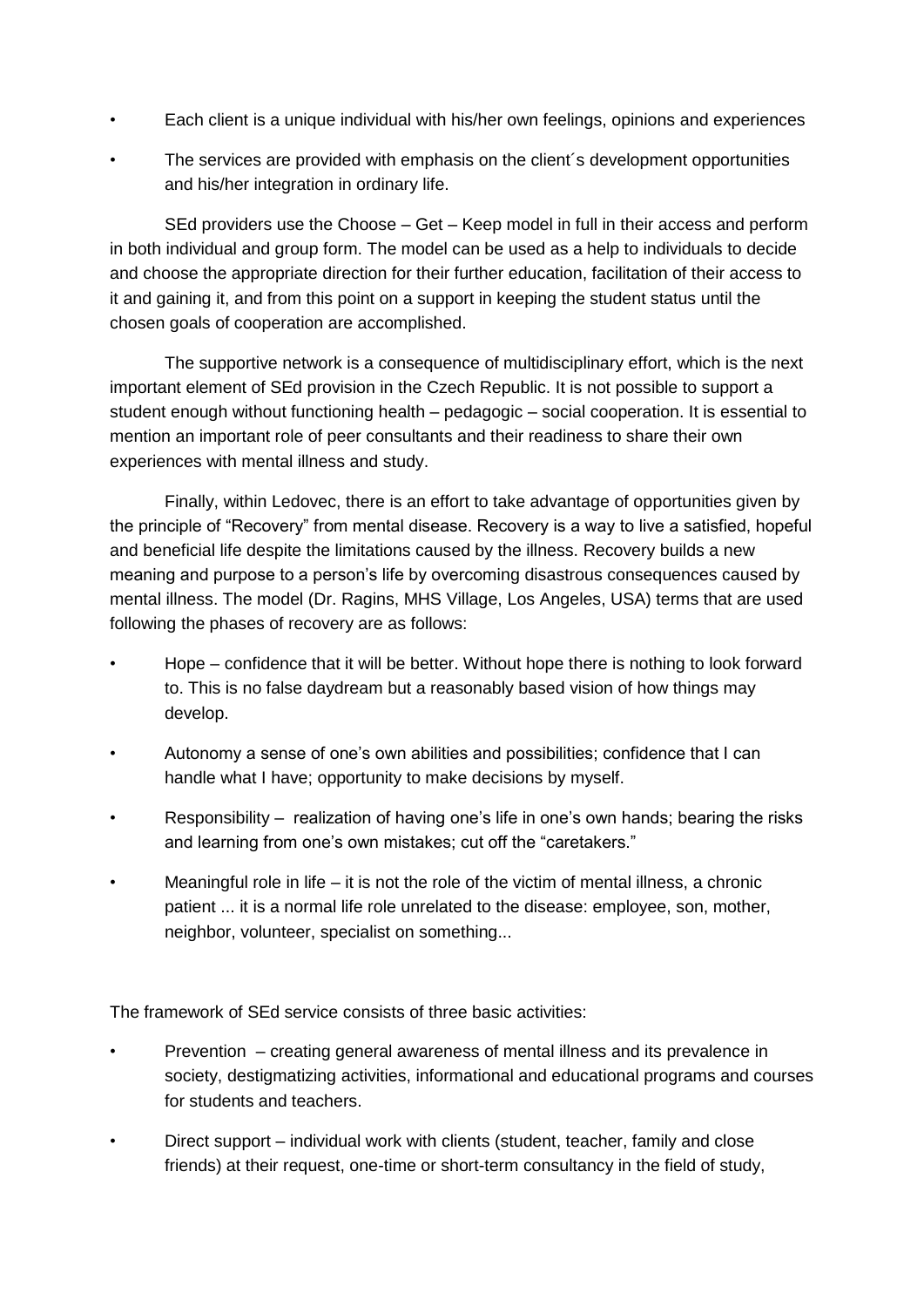individual supportive student program. Further comprising and offering educational and preparing courses, psychosocial rehabilitation, regular therapeutic meetings, peer consultancy, group support (supportive group for students, group for parents and other close people).

• Work of supportive network – includes cooperation of various parties, organizations and institutions concerned, which is coordinated in the same way as the goal of support for students and elimination of stigma is pursued.

#### 4. Participants

The following participants are involved in SEd services: clients, SEd provider (coordinator), members of supportive network, eventually other involved persons or institutions ready to cooperate.

Clients. In spite of the fact that the services of SEd are now provided within other social services, the student must usually reach the target group of the service (e.g. diagnosis) of the organization. Other set criteria are usually age over 15, socially unfavorable situation, motivation to study and contract in the field of study.

SEd services are provided to students of all educational levels. The reason is that secondary school in the Czech Republic ends at about the age of 20, which means many students fall ill in the course of their studies in high school, and after overcoming all the obstacles to its completion it is hard to find the motivation for further studies. When aged over 20 they often require shorter and more focused educational forms.

SEd service provider (coordinator). At this time there are three service coordinators – the three NGOs providing a wide spectrum of social services for people with mental illness. SEd service demand at the moment exceeds supply because of the low capacity (financial reason). That is the reason why SEd services are not offered much in public. The time of service provision to a student is not set, it is individual according to the chosen form of cooperation and the client's needs. Services are provided on an outpatient basis and in the field.

SE supportive network. Apart from the client and coordinator the SEd network includes the client's family, the psychiatrist, counseling centers of colleges and universities, educational consultants of secondary schools, peer consultants, social workers from other services, school psychologist, special pedagogic-psychological centers, and eventually other interested people or institutions with whom cooperation is established (physician, classmates and friends, employer, psychologist, psychotherapist, psychiatric hospitals ...). It is the first considerable attempt at a systematic interconnection and cooperation in a climate of trust, which is entirely dependent on the willingness of its individual segments to cooperate. Membership in the network is completely voluntary, financially unvalued and contractually unfounded.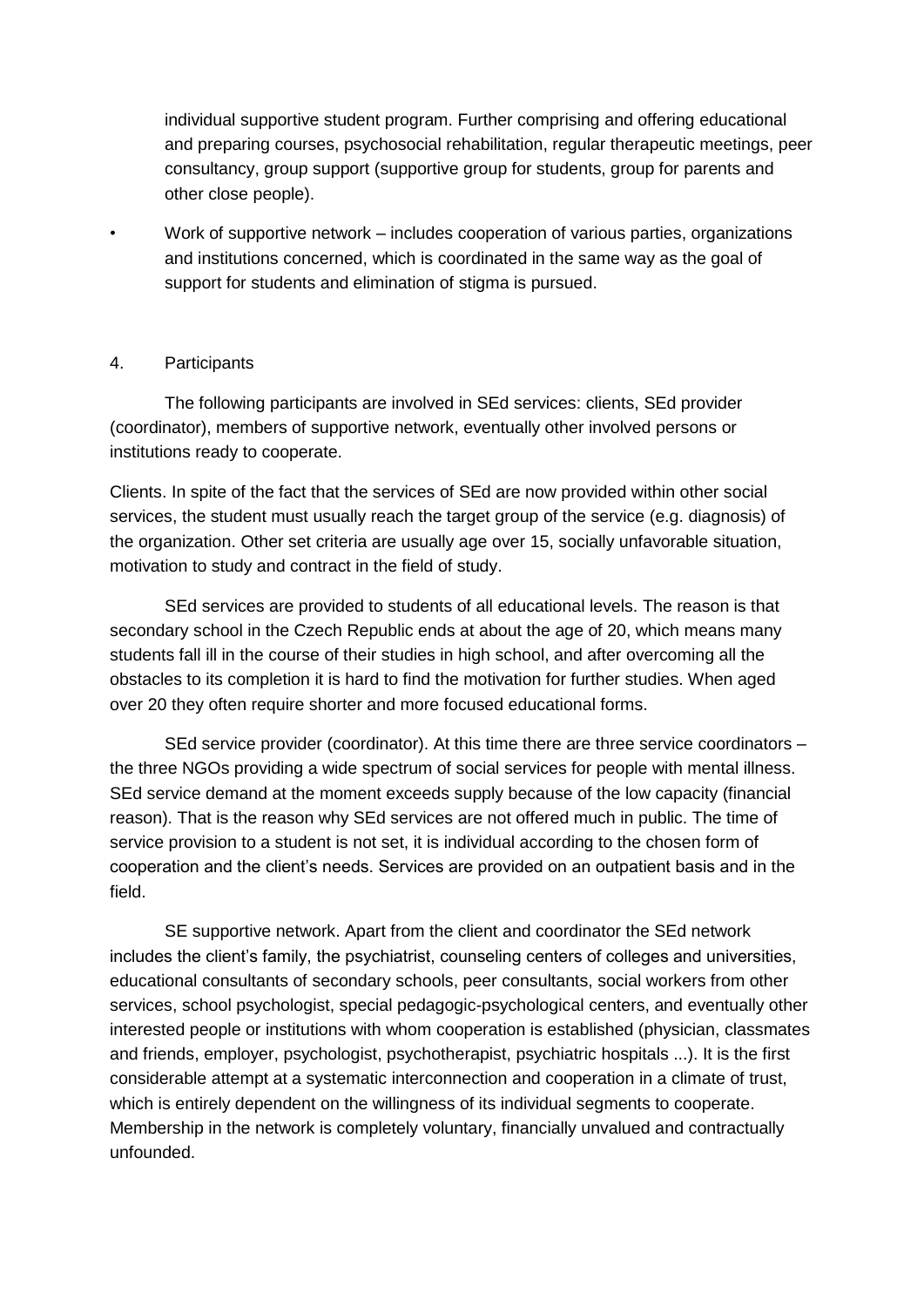The expert system of mental health care in the Czech Republic is quite rich (there is a certain lack only in the case of child psychiatrists), but its individual parts do not cooperate together, sometimes quite the opposite. From the negative manifestations of relations it is necessary to mention first of all the general mistrust between institutions. Also significant is the distrust of patients/parents toward institutions. It is necessary to mention the rivalry of psychiatric wards of general hospitals and specialized psychiatric hospitals. At present, this is enhanced by the uncertainty and fear of impending transformation of psychiatric care and the changes that will bring.

Among the positive signs, it is the competition between individual schools for students (read money) that ensures their survival and therefore the effort to enable and facilitate the study also for handicapped students. Finally, there is a significant increase in the number of specialists whose education has already taken place in the post-communist period and who have experience from abroad.

As for the societal atmosphere, the stigmatization of mentally ill persons, which is gratefully encouraged by some media, is worth mentioning. On the other hand, people who have adapted their own experience of mental illness tend to be very open and willing to help others.

### 5. Services and Activities

SEd services generally include:

- support for student in achieving study goals before the beginning, or over the period of, the study,
- support for family and loved ones, who are the natural background of the student,
- support for teachers in working with students with mental health problems or mental illness.

Specific activities are as follows:

- Individual student support program that includes:
- Mapping the client's abilities and study opportunities
- Support in choosing a suitable school, in preparing for study, for entrance examination, in study or returning to study (Choose – Get – Keep)
- Help with planning, orientation and coping with ordinary school duties
- Support in coping with stress and crisis situations related to studies and in everyday life
- Mediation of tutoring
- Support in negotiations with teachers and other school staff (study dept., counselling dept.)
- Help in the implementation of rights and legitimate personal interests at school
- Support in relationships with classmates, family and loved ones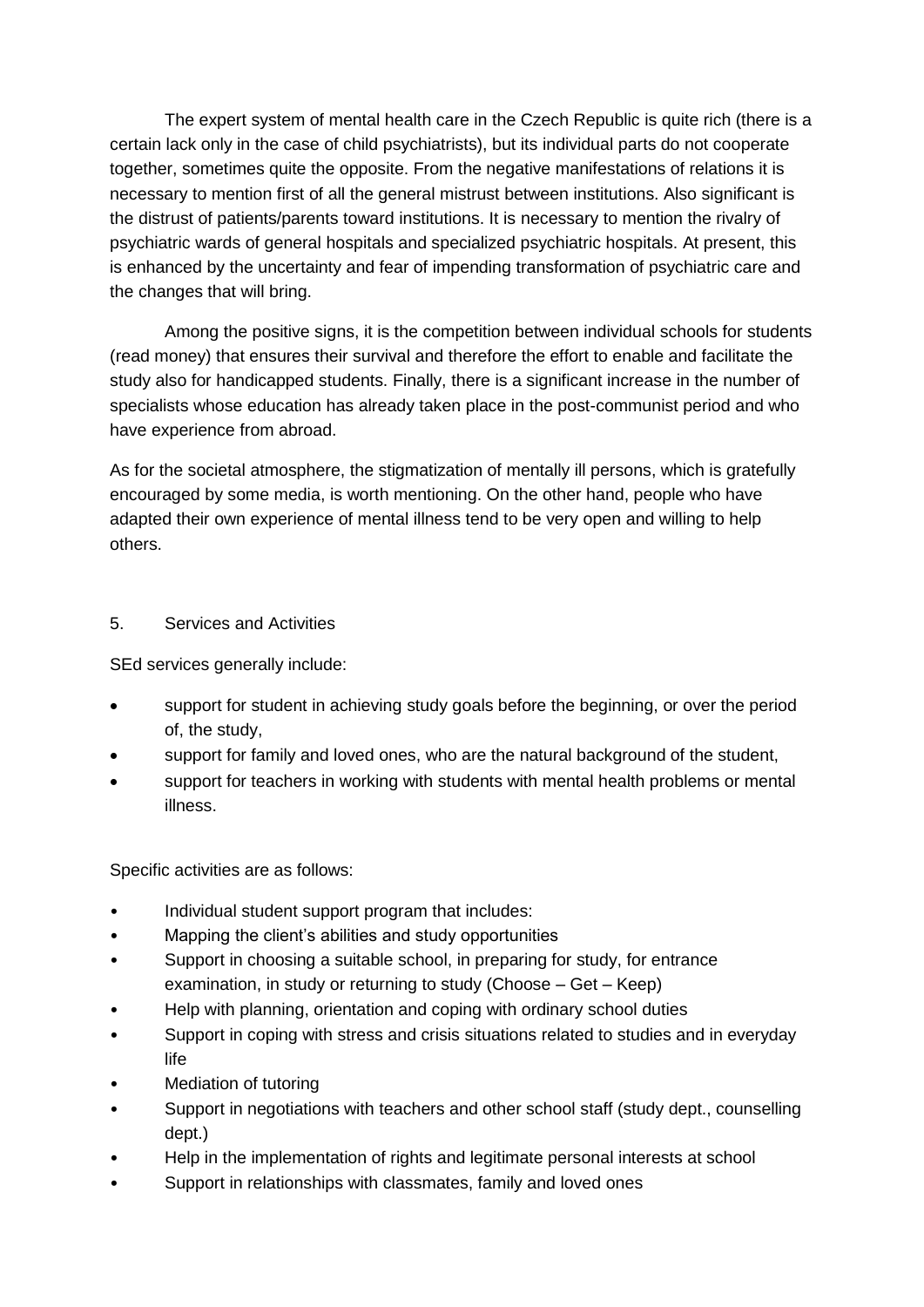- Assistance (e.g. escort to school, etc.)
- Preparing for the transition from school to work environment
- Long-term individual psychosocial rehabilitation for people with mental health and psychiatric problems, based on their personal needs and offering support in several areas
- Educational and preparatory courses (training and practice of specific skills important for studying and learning in the groups: training of cognitive functions, work with stress, study skills, social skills)
- Counseling for students with mental and psychiatric problems, counseling for teachers and persons close to such a student
- Support in job search and mediation of other related follow-up services
- Supportive groups
- Peer consultations
- Seminars: "How Do I Know That I Am/He Is Going Crazy?" and "The Blind Leading The Blind – On Mental Health in The Education System" and other (custom-made) preventive and destigmatizing actions and activities
- Building and coordination of SE supportive network
- Collaboration with university counseling centers and high school counselors to develop kinds of support for with mental illness in their schools

### 6. Evaluation (Experience and Results)

Due to the aforementioned considerable stigmatization of students with mental health problems and lack of information about mental disorders in schools we decided to put a strong emphasis on prevention, and in addition to direct support for students, two basic variants of information seminars for students and teachers were created. We also responded flexibly to the demand for tailored seminars or programs. In addition to students, we also offered general support to teachers and family members and other persons close to the student.

Mutual distrust, a lack of communication and lack of cooperation between experts, and a lack of and unsystematic coordination of activities in for clients resulted in the decision to try to interconnect professionals and establish a supportive network for mentally ill students. As part of the SEd program (at the time of the projects funded by EU grants) we managed to build a fairly wide support network of professionals throughout the region. The SEd service provider and coordinator of the network was at the same time trying to carry out the role of case manager in individual cases.

The majority of schools, as well as universities, expressed their willingness to cooperate. The quality of cooperation was very different, and only particular schools went in for active cooperation (search for individuals and presenting contacts of service). Gradually we managed to convince the Pedagogic-Psychological Counseling Center that SEd does not only substitute their work and to initiate an effective cooperation.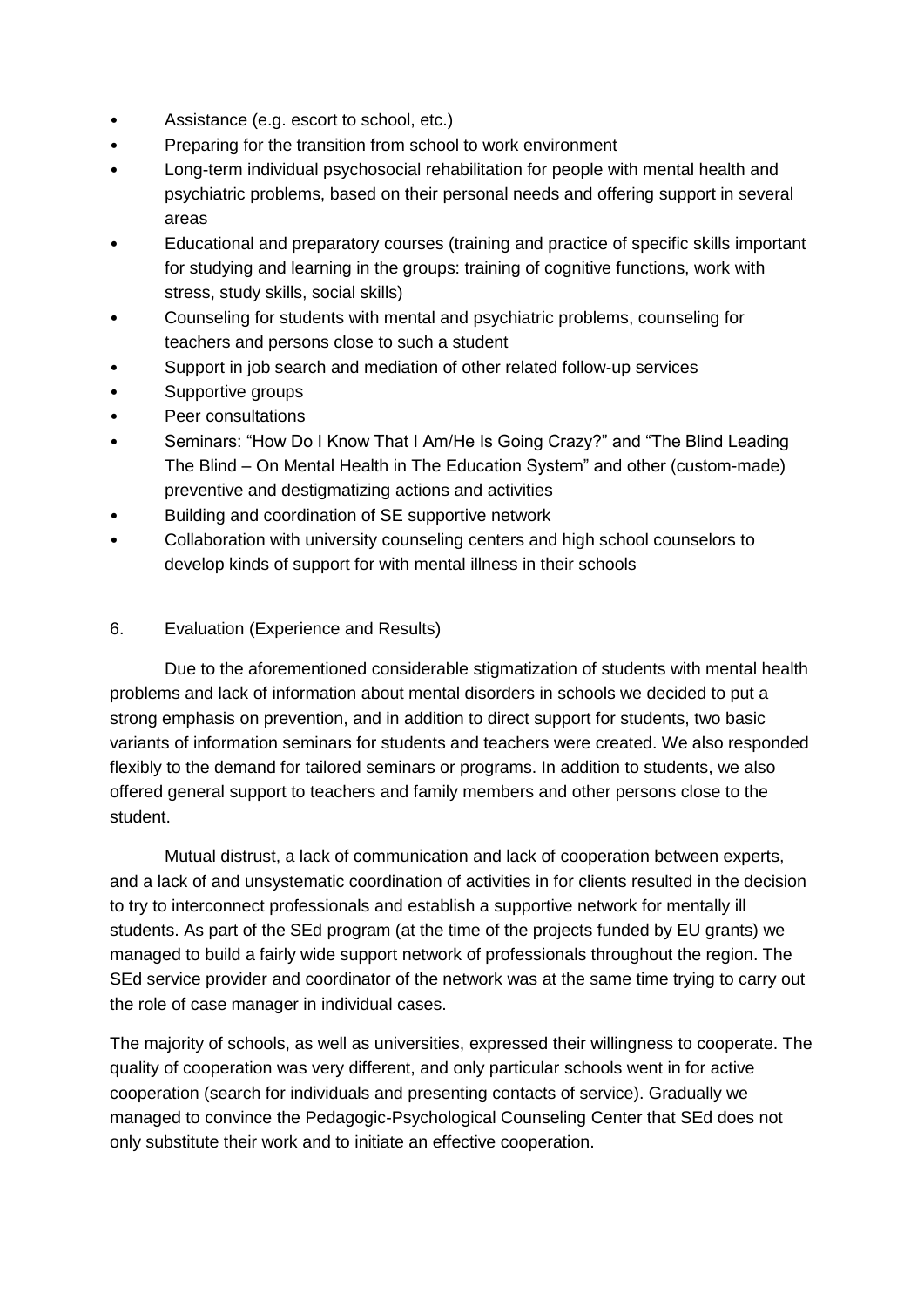The program was open to all students with mental health difficulties. Most of the clients were from secondary schools. Clients learned about the service from both the teaching staff of cooperating schools and collaborating (child) psychiatrists and other members of the built supportive network. A total of 2533 students or pupils were in some way supported during the two years of the last EU project in Ledovec.

#### 7. Success Factors

The growing number of people with mental health problems in society is slowly leading to the opening up of the topic and hence to the increase of awareness and reduction of stigma.

All of the aforementioned organizations, which initiated an SEd network in their regions, primarily adapt their work to the needs of the client. Not only are SEd services offered, but also overall support for clients with mental illness, including related services or referrals to other resources. Psychosocial rehabilitation, which combines the medical and educational environment, is the method used for working with all clients.

Sharing and mutual exchange of knowledge in the education and mental health care environment amongst SEd workers is natural. All the organizations employ social workers, psychotherapists and persons with pedagogic education in their teams. They work together very closely. In the broader SEd team, medical practitioners and direct teaching staff meet with each other.

The reluctance of a number of teaching staff to continue mandatory education even in their own field, much less in such a "distant" one, is well known. In health care we can say it is similar. Since in their work other disciplines significantly overlap, social workers are the most open group towards continuing their education. The willingness and initiation of cooperation also derive from this model. Even within the broader SEd teams the willingness to listen, to be informed, to discuss and solve concrete problems is quite apparent before getting educated "officially."

People working in circumstances of Czech NGOs mostly like to do their job and are recognized for it. The attitude of employees in the mentioned NGOs and their approach to work are enough for them to be called loyal devotees. The current situation of the stagnation of SE services is not so much an expression of the indifference of management and a reluctance to seek finances, it seems it rather hinges on the reluctance of political representation to support the trend. The willingness to cooperate and the amount of work done by other members of the SE network hinge on the activity of the key coordinator (NGO).

Informal contacts and respectful communication are, in a narrower group of the SEd network, a matter of course. Because of the size of the cities and regions where the services are provided, it is, of course, not possible to make do with a limited number of SEd members and with communication with persons unfamiliar with SEd. Therefore it has been suggested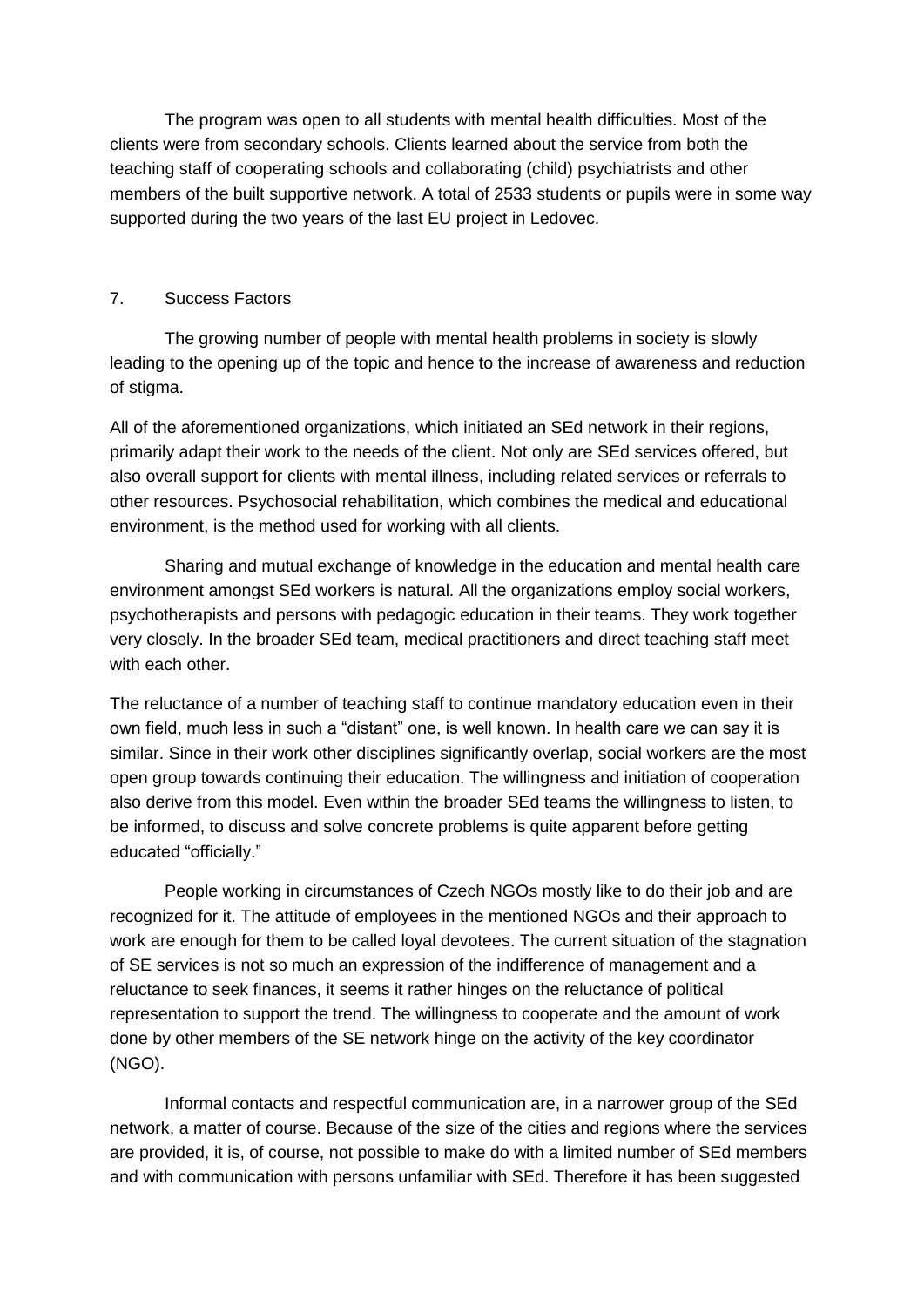that specialized SEd centers should also be set up in schools and university counselling centers, which may employ their own specialists in the field of mental health. That would allow more intensive contact, cooperation, understanding and, last but not least, mutual learning, and the students would move in a safe and familiar environment of one organization.

At present, all the organizations lack the continuous collection and analysis of feedback, evaluation of the progress of the service and its adaptation to the new conditions. The situation is caused by minimum SEd service levels, where mostly one or two people working part-time within one NGO are devoted to the service. At the moment there are basically no functioning teams and no functioning network. But these principles are common in other services of the mentioned organizations and during the SE project implementation they were also well established, so it can be assumed that the organizations are able to learn from their own experience.

How to present the service, and how to let people know about it, depends largely on the coordinating institution: It is difficult to admit students from other educational institutions to the service in the case of universities. In the case of NGOs, it becomes an obstacle to persuade schools and psychiatrists to promote the service enough, because their mutual cooperation just adds to their work. An offer of cooperation and assistance in the implementation of new trends, and an offer of attractive services for cooperating subjects, must be an essential part of an NGO's activities as well as creating a good reputation in the public consciousness.

#### 8. Risk Factors

An essential element of good practice is the sustainability of SEd in the regular structures of the health, educational and social system in the Czech Republic (independent of EU grants). The question of Supported Education is currently a subject for "disabled" students, social workers providing SEd and some enlightened pedagogic workers or staff of university counseling centers. The success is built on the willingness of individuals (teachers, principals, educational workers, psychiatrists ...) to cooperate, on their will, time and ability to help the student to graduate, and then on the activities, offers and possibilities of the coordinator.

As has been mentioned in many places in the text, long-term financial security is the most important risk factor for the SEd service in the country. In the Czech Republic, the private funds and donations are not yet developed enough to fully secure the provision of some "marginal" social service either in a region or in a city, much less nationwide.

The upcoming transformation of psychiatric care is another present topic and also a risk factor for SEd services. In the psychiatric care environment, the uncertainty of what the transformation will bring, and political maneuvering about possible ways to take a stand in time, shows a lot. This situation contributes to the extension of the unanchoring of the SEd theme, including financial issues.